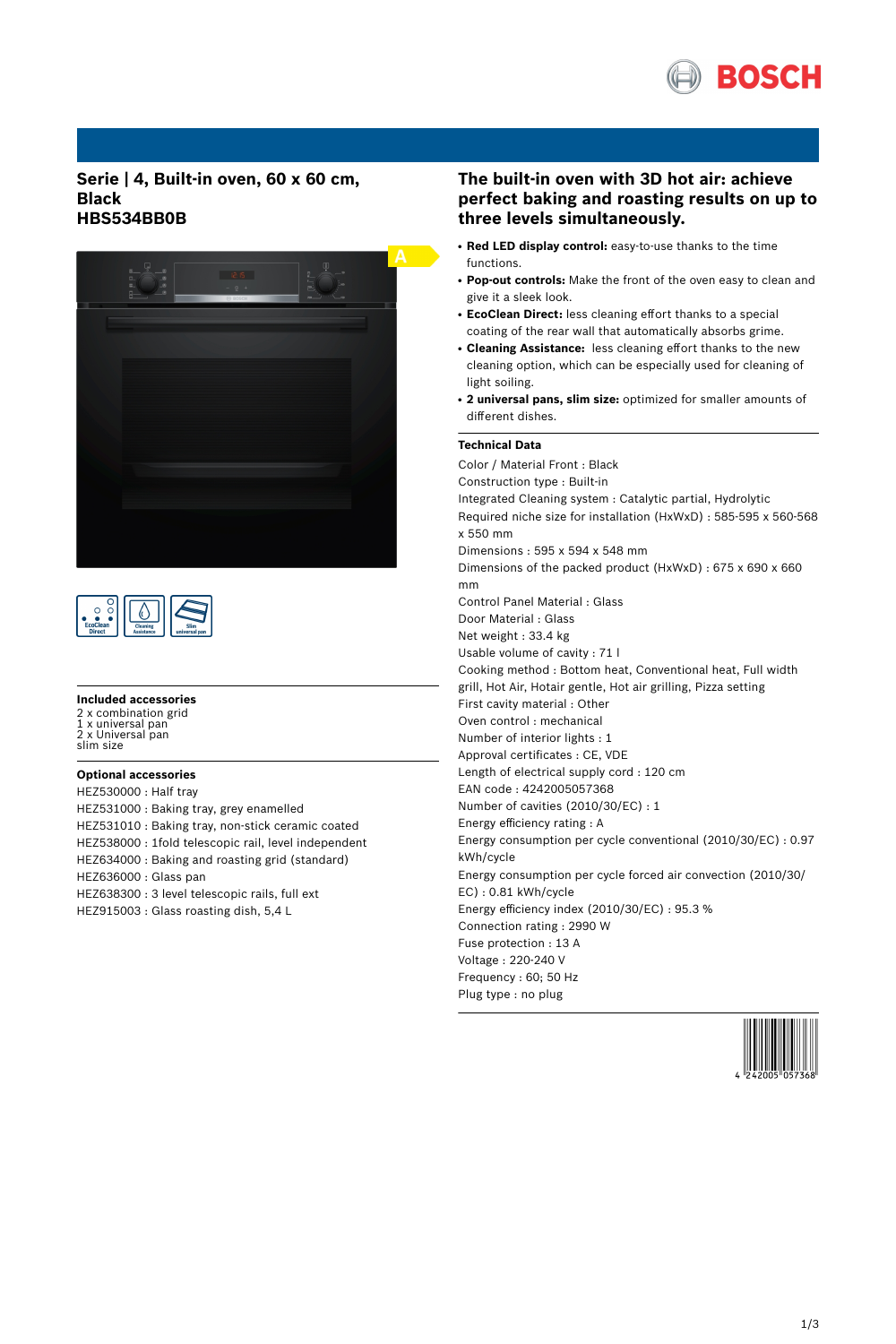

**Serie | 4, Built-in oven, 60 x 60 cm, Black HBS534BB0B**

**The built-in oven with 3D hot air: achieve perfect baking and roasting results on up to three levels simultaneously.**

#### **Design**

- LED-Display Control (Red)
- Interior halogen light
- Rotary dial, Retractable control dials, round
- Straight bar handle

# **Features**

- Control panel lock
- Electronic clock timer
- 5 shelf positions
- Heating-up indicator Automatic start
- Integral cooling fan

#### **Cleaning**

- EcoClean Direct : back panel

### **Programmes/functions**

- Oven with <sup>7</sup> PC heating methods: 3D Hotair, conventional top and bottom heat, Hotair grilling, full width variable grill, pizza function, bottom heat, Hotair gentle
- Fast pre-heating function

#### **Accessories**

- <sup>1</sup> <sup>x</sup> universal pan, <sup>2</sup> <sup>x</sup> combination grid, <sup>2</sup> <sup>x</sup> Universal pan, slim size

### **Performance/technical information**

- Energy efficiency rating (acc. EU Nr. 65/2014): <sup>A</sup> Energy consumption per cycle in conventional mode:0.97 kWh Energy consumption per cycle in fan-forced convection mode:0.81 kWh Number of cavities: Main cavity Heat source: electrical Cavity volume:71 litre capacity
- Temperature range <sup>50</sup> °C <sup>275</sup> °C
- <sup>120</sup> cm Cable length
- Total connected load electric: 2.99 KW
- Nominal voltage: <sup>220</sup> <sup>240</sup> <sup>V</sup>
- Appliance dimension (hxwxd): 595 mm x 594 mm x 548 mm
- Niche dimension (hxwxd): <sup>585</sup> mm <sup>595</sup> mm <sup>x</sup> <sup>560</sup> mm <sup>568</sup> mm x 550 mm
- Please refer to the dimensions provided in the installation manual